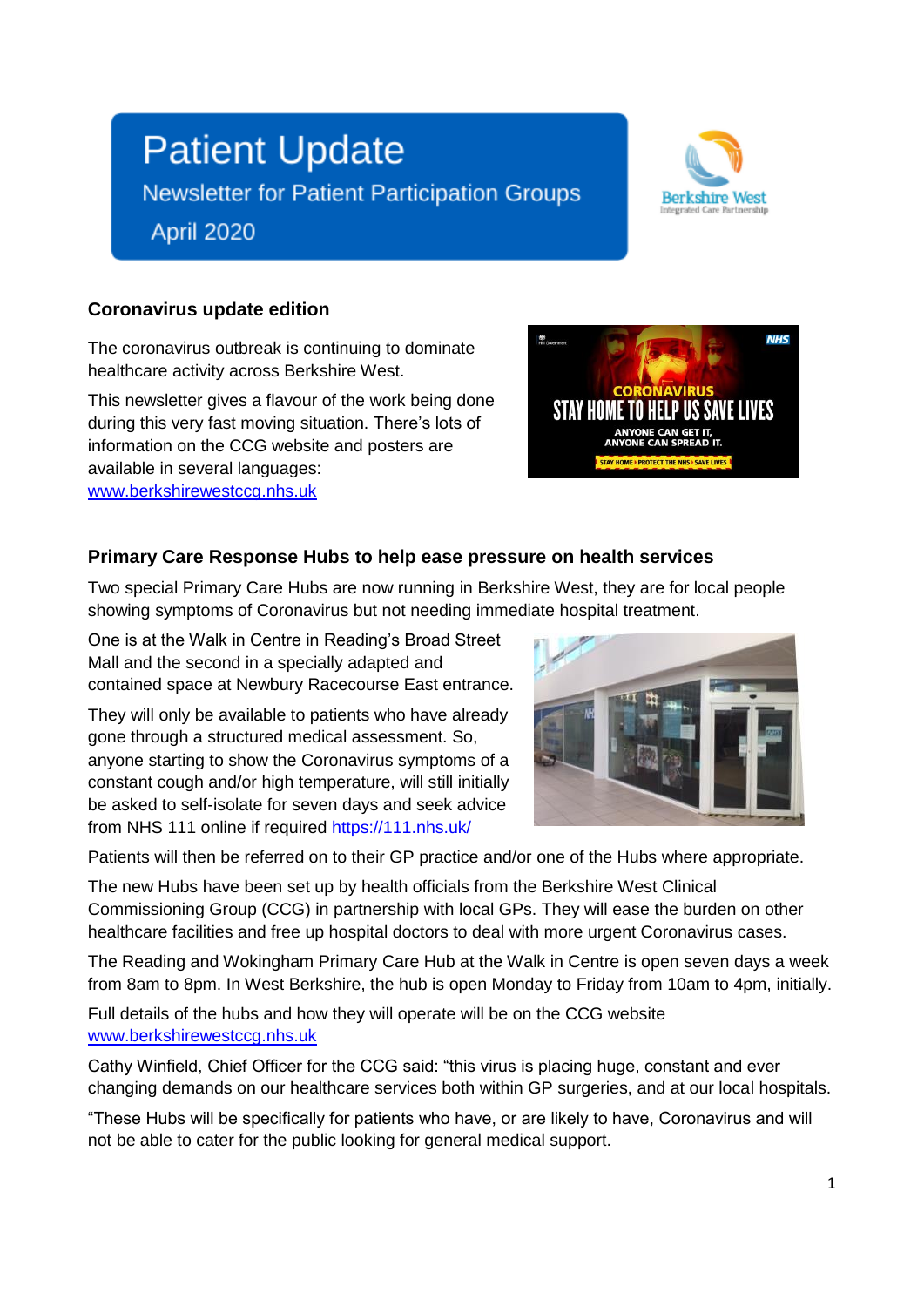"The advice to these people is very clear – if you have the constant cough and/or high temperature you must stay at home, keep your distance from other people in the house and contact the 111 online services if you want extra advice," she added.

#### ………………

#### **Hospital action plan**

A Covid-19 action plan aimed at ensuring local patients, staff and communities are guaranteed first class health care and support during the outbreak is now up and running at the Royal Berkshire Hospital.

The far reaching plan builds on work already in place at the Trust and is aimed at reassuring people that everything possible is being done to make sure they are kept safe and well during the current Covid-19 outbreak.

There are four main strands to the plan:

- To reduce the number of people patients, visitors and staff on hospital sites
- To increase and enhance the RBH's capacity to treat patients
- To reduce demand so the focus is on the patients most in need of help
- To look after hard working staff and make sure they have the equipment and facilities they need

Measures have already been put in place to tackle these critically important areas.

- Many more people are being offered virtual outpatient clinic appointments to receive healthcare over the phone or via a laptop.
- Visiting has been suspended apart from a small exceptions
- The hospital layout has been revised to establish separate zones to deal with the differing needs of patients and keep everyone safe
- Intensive care capacity has increased
- Elective surgery has been suspended to free up time for key staff to be retrained in other more urgent areas of work
- Some services have been moved to alternative private hospital settings

Trust Chief Executive Steve McManus (pictured), said: "Whilst we're all in very new territory with this virus we have a huge amount of tried and tested experience of planning for and dealing with major outbreaks like this. There are national and regional systems in place to support us and this, coupled with the work we're doing at the Trust, is all aimed at keeping everyone safe and making sure we can sustain this level of care for the period of this outbreak.

yal Berkshire **NHS Royal Berkshire Hospital Main Entrance** 

*Steve McManus, Royal Berkshire NHS Foundation Trust, Chief Executive*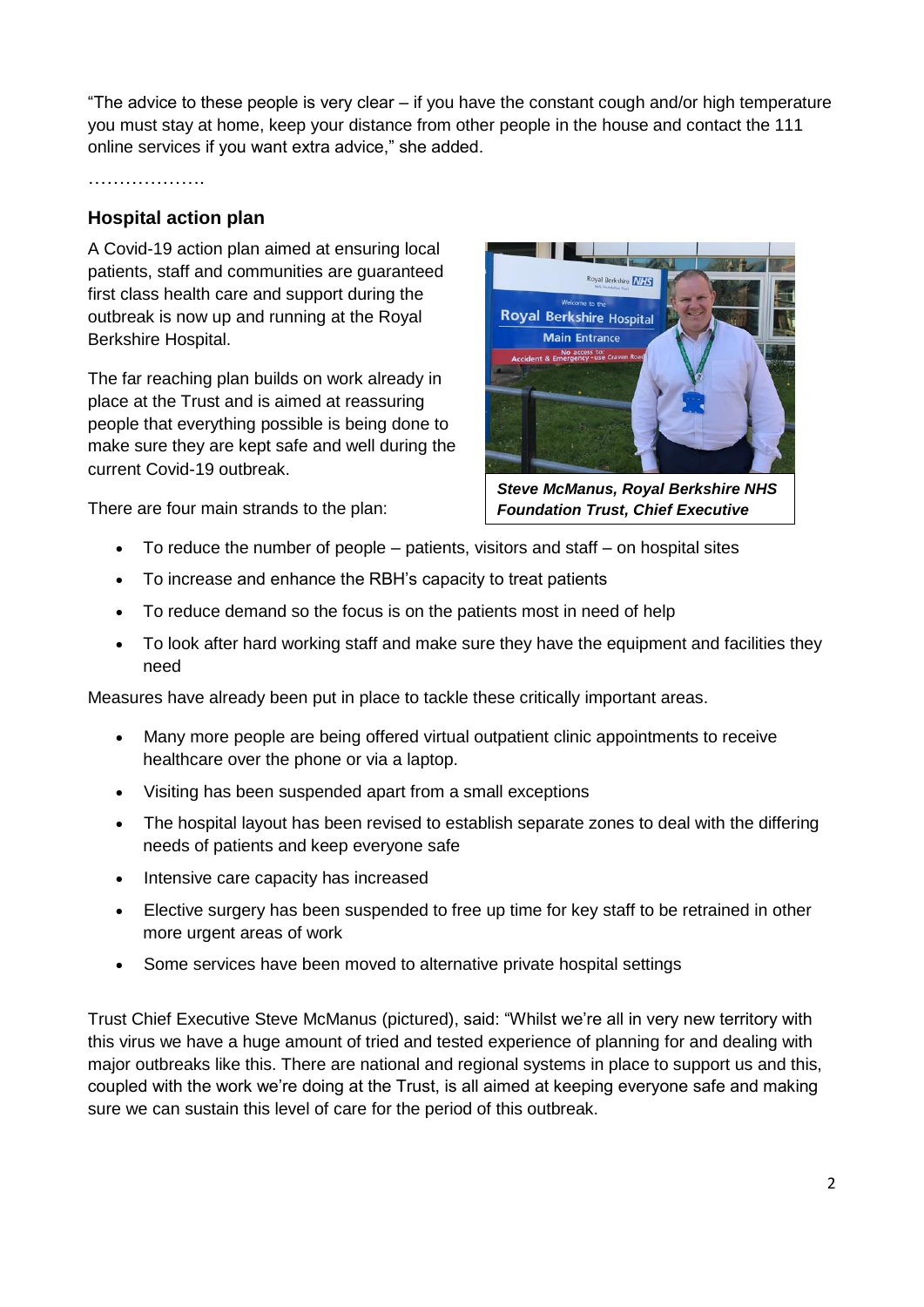And he thanked the local community for their support. "We've had a really outstanding amount of support from our local communities and partners and we can't thank them enough," he said.

#### **Volunteers spring into action**

Dozens of kind hearted volunteers have come forward to support the NHS locally during the Covid 19 outbreak.

They are playing a vital role in keeping services running smoothly at the Royal Berkshire Hospital – ferrying prescriptions around the building, making tea in ED, supporting the staff Wellbeing Centre and helping porters and cleaners.

Volunteers working from home are putting together wash packs for patients and staff who may need unexpected overnight accommodation.

Community drivers have started picking up CPAP breathing machines from people's homes where they are no longer needed. And the hospital is now keen to hear from people who have syringe pumps and syringe drivers that could be collected and re-used.

Volunteer Adrian Barker (pictured) said: "I'm helping in the new staff wellbeing centre at the Royal Berks in my role as an existing volunteer at the hospital. Like hundreds of thousands of others, I felt I should at least try and do something to help.

What's humbling, though, is that while I just spend a few hours adding hot water to instant coffee or tea bags, many staff are working 12 hour shifts in dangerous conditions. And I'm just seeing those who are able to get away for a few minutes: there are many more stuck on the wards for the whole time.

While it's doctors and nurses on the front lines saving lives, a whole army of people are needed to keep the operation going, and I've seen radiologists, receptionists, cleaners, those who distribute the protective equipment and the people who keep everything organised. There's an awful lot of people we need to be grateful for!"

The latest information for volunteers is available on the RBFT website here: [www.royalberkshire.nhs.uk/get-involved/volunteers.htm](http://www.royalberkshire.nhs.uk/get-involved/volunteers.htm) 

## ………………….

#### **New video highlights abuse during Covid lockdown.**

The CCG's Head of Safeguarding Children, Liz Stead, has fronted a new film to help support people and families facing domestic abuse, neglect and violence during the coronavirus lockdown.

The film, 'Be Brave, Speak Up', comes amid concerns that referrals into many services that support vulnerable families have dwindled since the lockdown, whilst others like Domestic Abuse services have seen a rise, as couples and families are forced together for

#### **Important** safeguarding message



very long periods of time either self-isolating or staying at home to stop the spread of the virus.





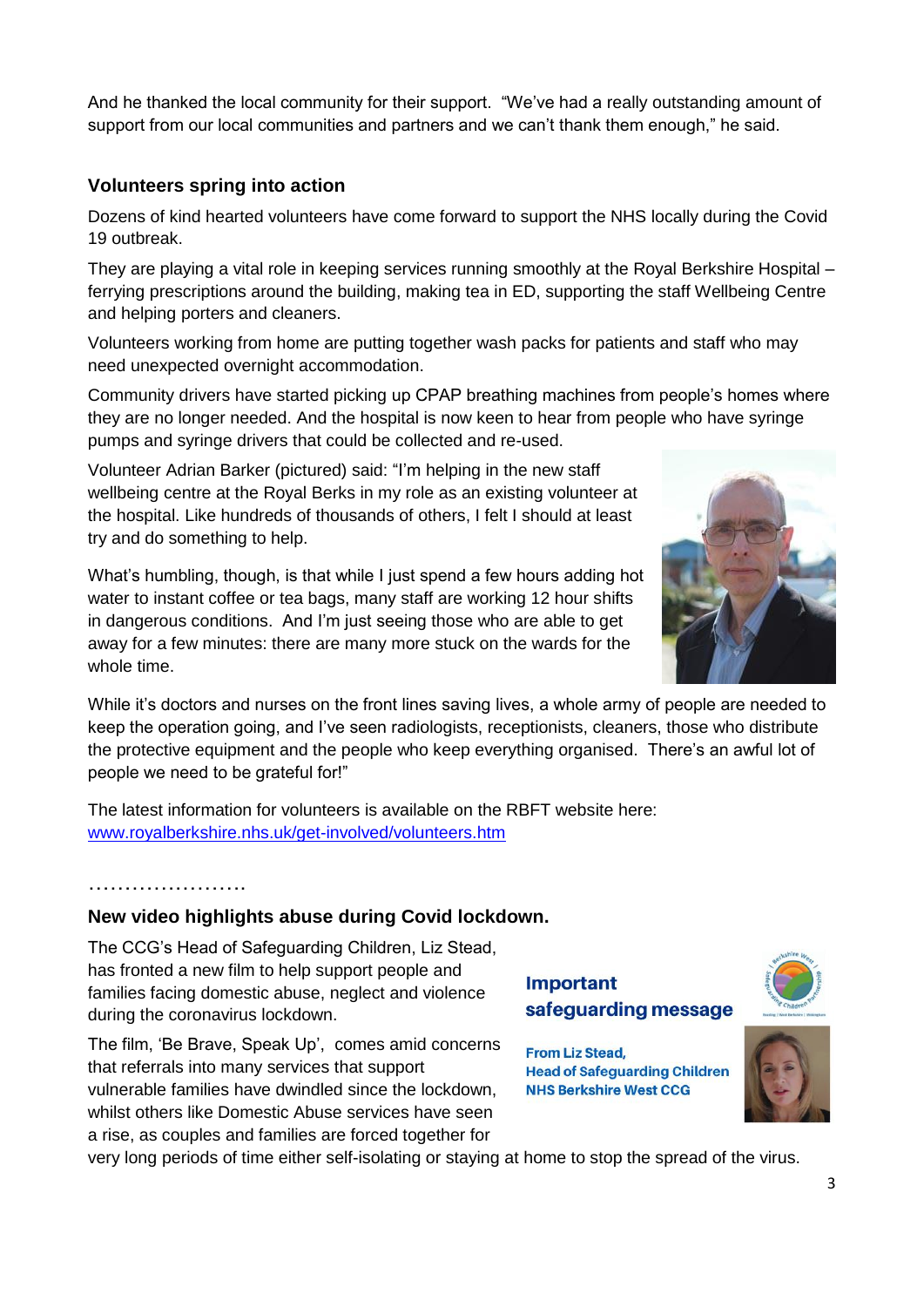This is exacerbated by the fact that many of the agencies and staff trained to spot cases of abuse are operating differently during the lock down, and are not having their usual close contact with vulnerable people. This includes schools, day care centres, and children's centres.

The video, which is available on Facebook, Twitter and You Tube, has been made in partnership with the Berkshire West Safeguarding Children Partnership.

The key message is to urge neighbours, friends and other people within communities to keep an eye and an ear out for possible cases of abuse. And if they're not sure if what they've seen or heard is abuse, then to err on the side of caution and report it.

Speaking about the film, Liz said: "abuse and neglect are often hidden and subsequently identified when skilled workforces in day-to-day roles spot the signs.

"Now everyone is, quite rightly, obeying the Government's guidance on staying at home, we know it can bring things to a head in a lot of households. Crucial family support networks are somewhat cut off because of isolation and social distancing.

These are the links to the **'Be Brave, speak up'** film:

Facebook:<https://www.facebook.com/BWSafeguardingChildrenPartnership/>

Twitter:<https://twitter.com/BWSCP1>

You Tube: [www.youtube.com/watch?v=NwSD4pY-Cok&t=1s](http://www.youtube.com/watch?v=NwSD4pY-Cok&t=1s)

Berkshire West Safeguarding Children Partnership website: [www.berkshirewestsafeguardingchildrenpartnership.org.uk](http://www.berkshirewestsafeguardingchildrenpartnership.org.uk/)

#### **Berkshire Cancer Centre**

Letters have been sent to all the people using the Centre offering advice on living with cancer during the coronavirus outbreak. The advice covers carers and support workers visiting people's homes, planned GP and hospital appointments, looking after mental health wellbeing and support with daily living.

A number of changes have been made at the Centre. Chemotherapy is now being provided for patients at the Bracknell Healthspace. Radiotherapy treatment is continuing at the Royal Berkshire Hospital, and cancer outpatient appointments are being carried out virtually where possible, either over the phone or video link.

The Macmillan Cancer Information and Support Centre at the RBH are continuing to provide a telephone advice and helpline. The number is 0118 322 8700 and is open Mon – Thurs 9am - 4pm and Friday 9am - 2pm (closed Bank Holidays). If callers leave a message these will be picked up and dealt with by staff throughout the day.

The teams are also able to advise on how to access benefits. People can make contact via [macmillan.information@royalberkshire.nhs.uk](mailto:macmillan.information@royalberkshire.nhs.uk)

The National Macmillan Support Line is also available on 0808 808 00 00, 7 days a week 9am to 5pm.

The Macmillan Berkshire Buddy Scheme is available on 07894 566606 or email [berksreferrals@macmillan.org.uk.](mailto:berksreferrals@macmillan.org.uk) The team can provide advice or just someone to talk to and share worries.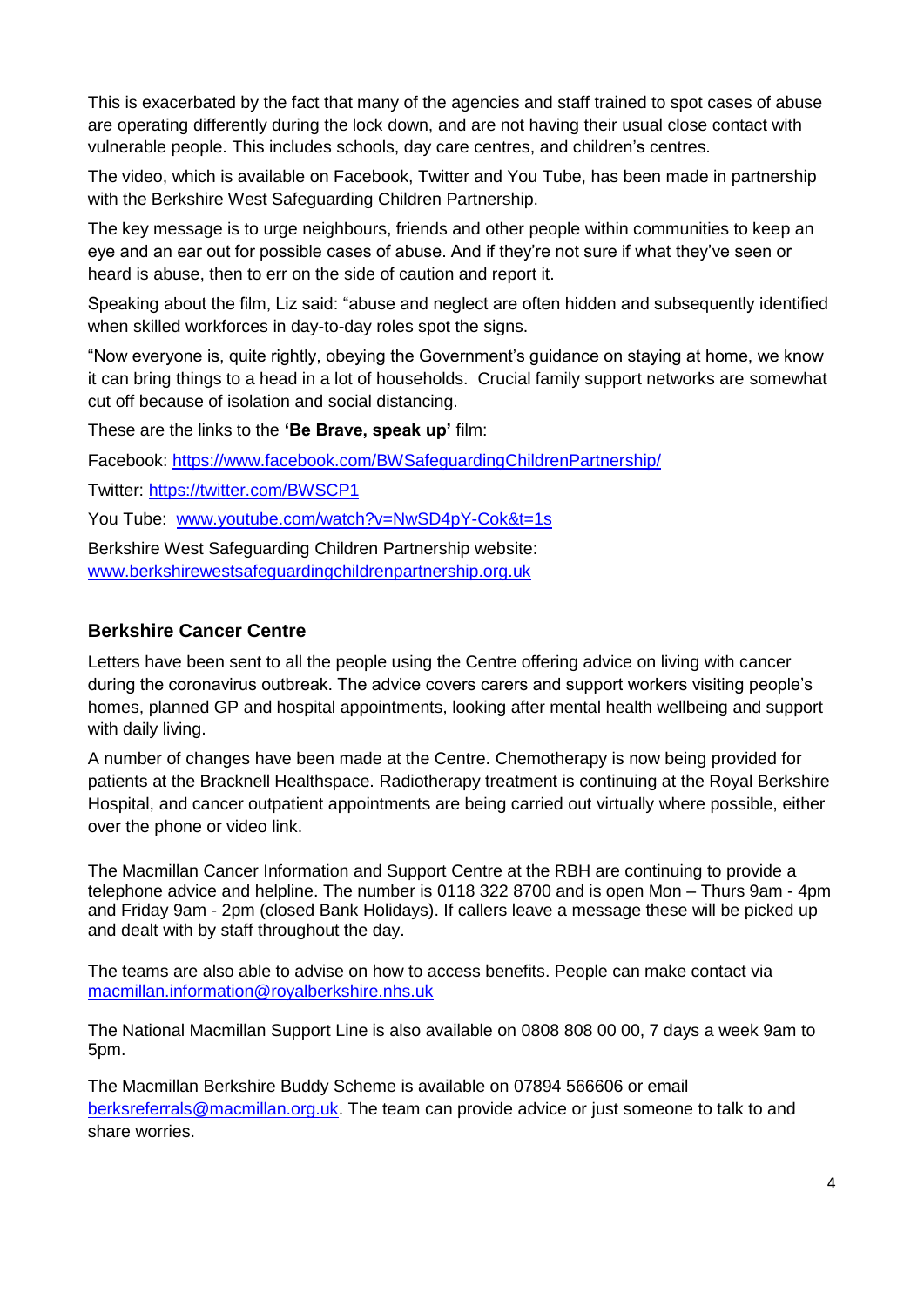#### **Mental Health Services**

Most organisations are continuing to offer mental health services and support online and over the phone. Please check their websites for the local information.

Berkshire Healthcare NHS Foundation Trust (BHFT) has updated [their website](https://www.berkshirehealthcare.nhs.uk/our-services/mental-health-and-wellbeing/) with the latest information about their mental health services, including [Talking Therapies,](https://www.berkshirehealthcare.nhs.uk/our-services/mental-health-and-wellbeing/talking-therapies-berkshire/) Common Point of Entry and Mental Health Crisis Team and the Community Mental Health Team.

- [AnDY Clinic](https://research.reading.ac.uk/andy/) Offer assessments and treatment for children and young people experiencing anxiety disorders and depression.
- [Emotional Health Academy](http://www.westberkseducation.co.uk/Services/Details/2746) early intervention emotional health service for West Berkshire children and young people.
- [Time 2 Talk](https://t2twb.org/) in West Berkshire, an independent charity providing FREE confidential counselling services to young people in need, aged 11 to 25.
- [ARC Youth Counselling](https://arcweb.org.uk/) in Wokingham offers a confidential counselling service.
- [No5 Young People](https://no5.org.uk/) in Reading. Confidential counselling and support to children and young people aged 11-25.
- [Brighter Futures for Children,](http://www.brighterfuturesforchildren.org/MHST-referral-form) Reading offer emotional health advice, assessment and interventions.
- **[Autism Berkshire](http://www.autismberkshire.org.uk/) Pre and post assessment support**
- [Parenting Special Children](https://www.parentingspecialchildren.co.uk/) Pre and post assessment support.

-------------------------------------------

#### **Information for ordering repeat prescriptions**

During the coronavirus pandemic patients are being encouraged to order their repeat prescriptions from home, without visiting their GP practice or pharmacy wherever possible. This can be done via the [practice online services,](https://www.nhs.uk/using-the-nhs/nhs-services/gps/gp-online-services/) the [NHS](http://www.nhs.uk/using-the-nhs/nhs-services/the-nhs-app)  [App,](http://www.nhs.uk/using-the-nhs/nhs-services/the-nhs-app) or by checking the practice website to see if they accept telephone or email requests.



#### **Manage your health and wellbeing at home**

-------------------------------------------

The coronavirus (COVID-19) outbreak means you should only leave your home if it's essential, unless you feel very unwell or you are told to attend an existing appointment for ongoing treatment. While you are at home it's still easy to get NHS help using your smartphone, tablet or computer. There is a useful online